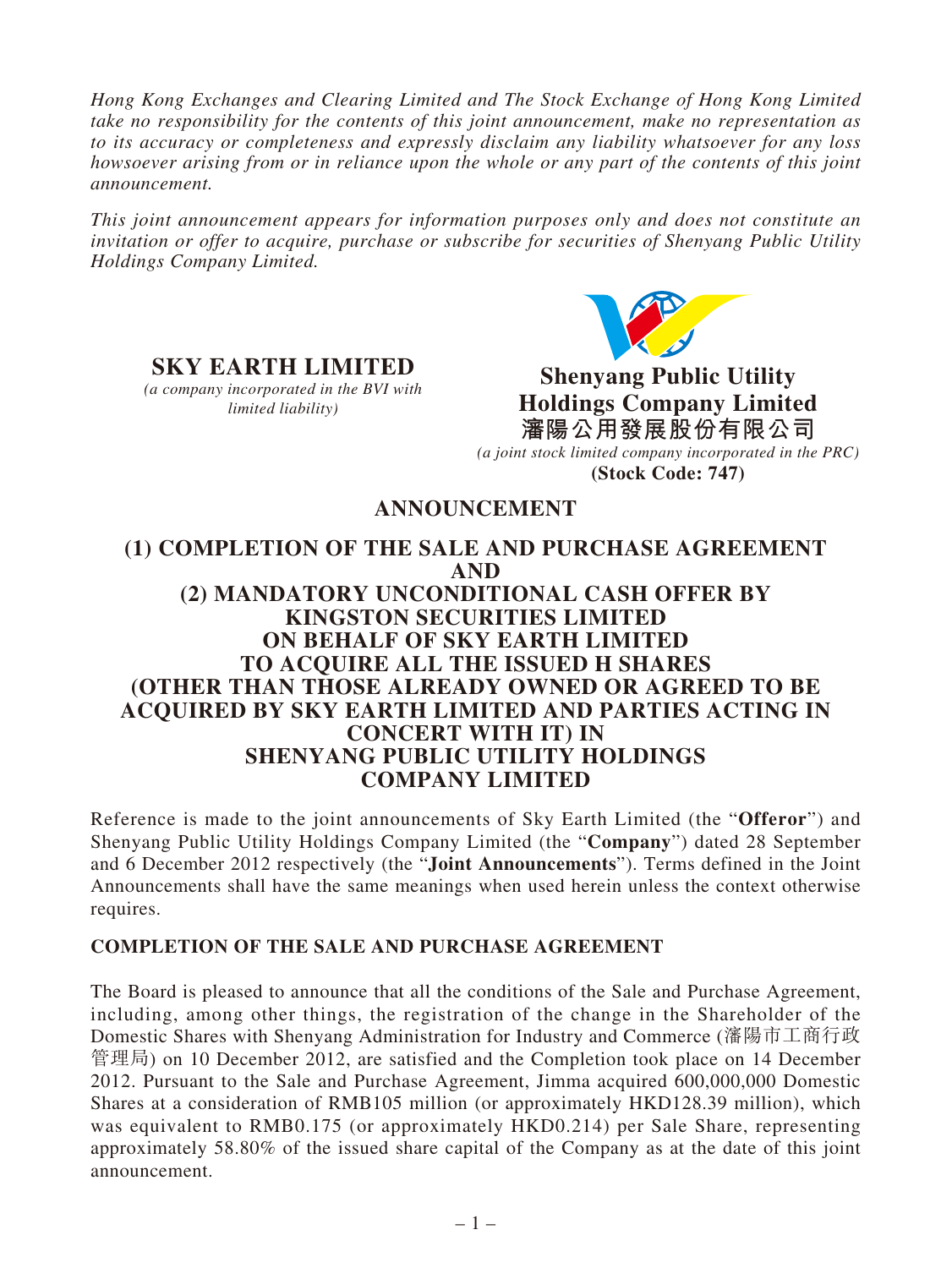#### **MANDATORY UNCONDITIONAL CASH OFFER**

Prior to Completion, Jinma and parties acting in concert with it were interested in 1,282,000 H Shares, representing approximately 0.13% of the entire issued share capital of the Company. Immediately after the Completion, Jinma and parties acting in concert with it are interested in 600,000,000 Domestic Shares and 1,282,000 H Shares, representing approximately 58.93% of the entire issued share capital of the Company as at the date of this joint announcement. Accordingly, pursuant to Rule 26.1 of the Takeovers Code, Jinma and parties acting in concert with it are required to make an unconditional mandatory general offer in cash for all the issued H Shares (other than those already owned or agreed to be acquired by the Offeror and parties acting in concert with it). Jinma and the Offeror have formed a consortium for the purpose of the Offer and that the Offeror has become a party acting in concert with Jinma and will make the Offer.

Kingston Securities Limited will, on behalf of the Offeror, make the Offer to all Shareholders (other than the Offeror and parties acting in concert with it).

An application has been made for the consent of the Executive to despatch the Composite Offer Document beyond the specified time limit. Pursuant to Note 2 to Rule 8.2 of the Takeovers Code, the Executive has granted the consent to despatch the Composite Offer Document within 7 days of Completion or by 28 March 2013, whichever is the earlier. Accordingly, the Composite Offer Document will be despatched to the Shareholders on or before 21 December 2012.

By order of the sole director of **Sky Earth Limited Chim Kim Lun Ricky** *Director*

By order of the Board of **Shenyang Public Utility Holdings Company Limited An Mu Zong** *Chairman*

Hong Kong, 14 December 2012

*As at the date of this joint announcement, the sole director of the Offeror is Mr. Chim Kim Lun Ricky.*

*The sole director of the Offeror accepts full responsibility for the accuracy of the information contained in this joint announcement (other than those relating to the Group) and confirms, having made all reasonable enquiries, that to the best of his knowledge, opinions expressed in this joint announcement have been arrived at after due and careful consideration and there are no other facts not contained in this joint announcement, the omission of which would make any statement in this joint announcement misleading.*

*As at the date of this joint announcement, the executive Directors are Mr. An Mu Zong, Mr. Wang Zai Xing, Mr. Chow Ka Wo Alex and Mr. Wang Hui, the non-executive Directors are Mr. Bao Yi Qiang and Mrs. Zhang Lei Lei, and the independent non-executive Directors are Mr. Cai Lian Jun, Mr. Wong Kai Tat, Mr. Chan Ming Sun Jonathan and Mr. Wei Jie Sheng.*